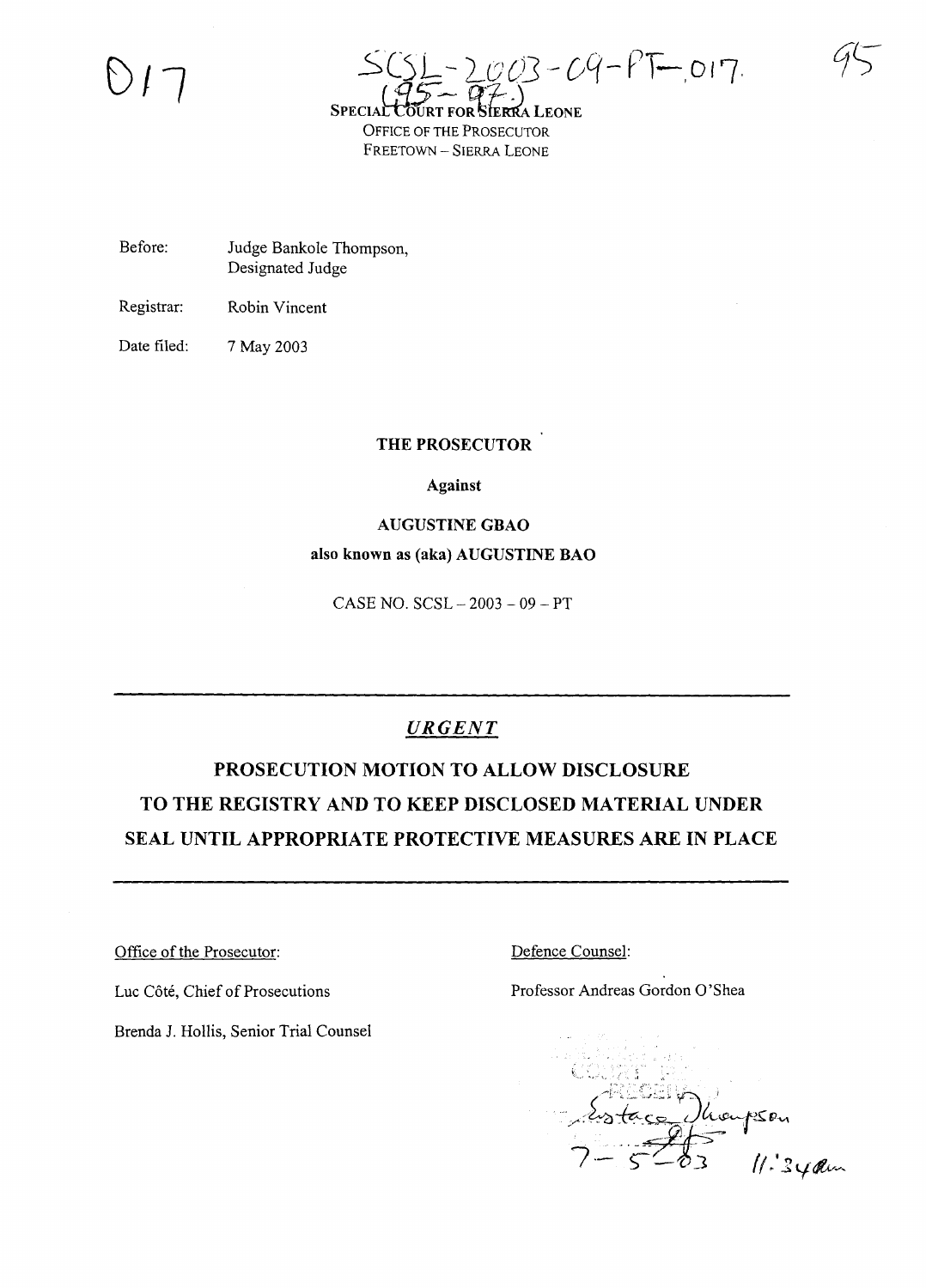SPECIAL COURT FOR SIERRA LEONE OFFICE OF THE PROSECUTOR FREETOWN - SIERRA LEONE

### THE PROSECUTOR

Against

#### AUGUSTINE GBAO

### also known as (aka) AUGUSTINE BAO

 $CASE NO. SCSL - 2003 - 09 - PT$ 

### *URGENT*

# PROSECUTION MOTION TO ALLOW DISCLOSURE TO THE REGISTRY AND TO KEEP DISCLOSED MATERIAL UNDER SEAL UNTIL APPROPRIATE PROTECTIVE MEASURES ARE IN PLACE

- 1. Consistent with Articles 16 and 17 of the Statute of the Special Court for Sierra Leone (the Statute) and pursuant to Rules 53, 54, 66, 69, 73 and 75 of the Special Court's Rules of Procedure and Evidence (Rules), the Prosecution respectfully submits a Motion to allow disclosure of the initial Rule  $66(A)(i)$  materials to the Registry.
- 2. By motion, dated 7 May 2003, the Prosecution requested immediate protective measures for witnesses and victims and for non-public disclosure. That motion is incorporated by reference in this motion.
- 3. In the motion for immediate protective measures, the Prosecution has requested the Designated Judge or Trial Chamber to order immediate measures to protect the identity of witnesses and to protect confidentiality of all non-public materials disclosed to the Defence. Those measures include:
	- allowing the Prosecution to withhold identifying data of Prosecution's witnesses